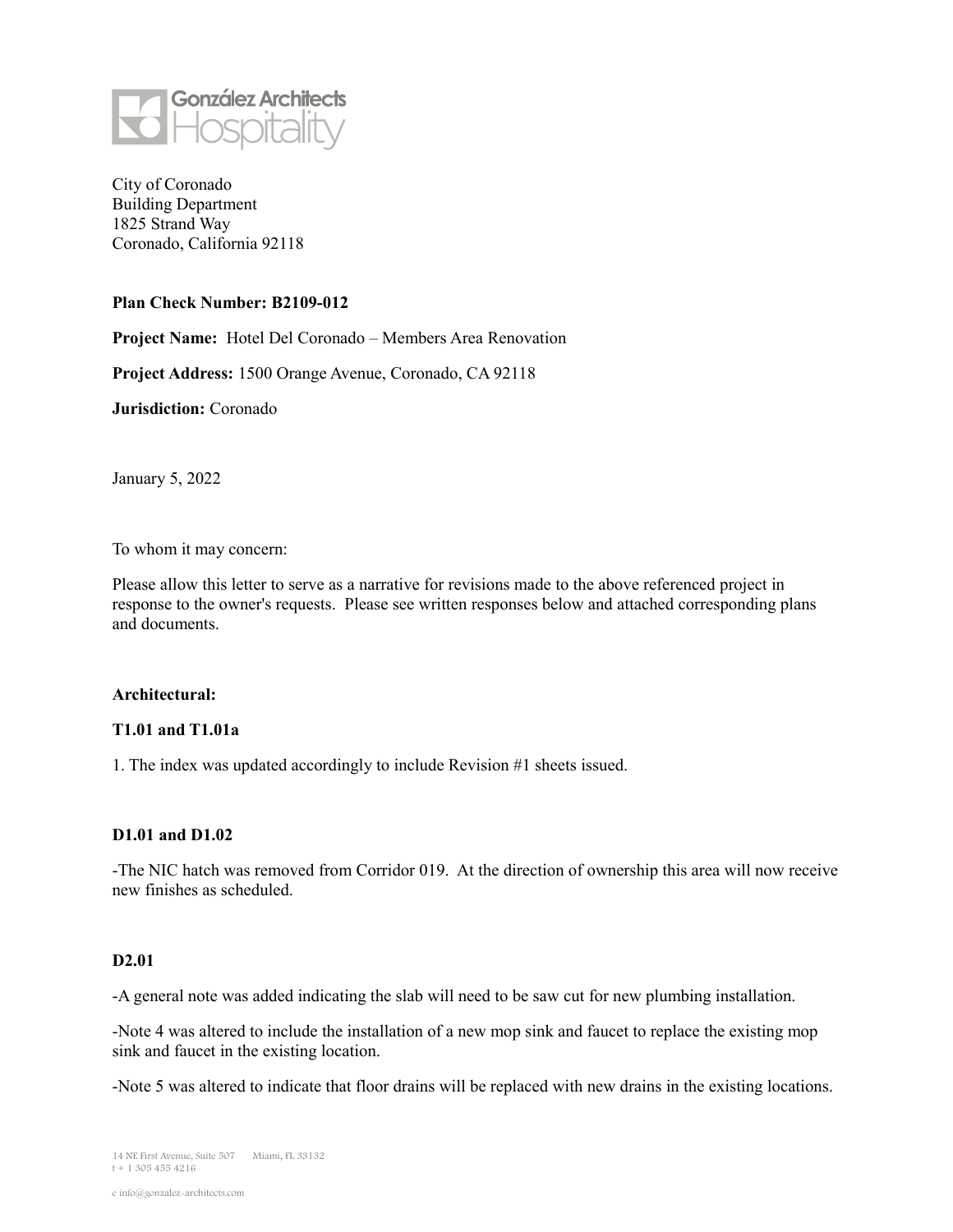

-Note 7.1 was added to indicate the removal of the existing wall covering and the preparation for new finishes in Corridor 019.

-Note tags were adjusted throughout to indicate which drain locations will be replaced and which will be removed and capped.

## **D2.02**

-Note 10 was added to indicate the lights at the Yoga Storage will be existing to remain.

## **A1.01 and A1.02**

-The NIC hatch was removed from Corridor 019. At the direction of ownership this area will now receive new finishes as scheduled.

#### **A2.01**

-A general note was added and the plan updated to indicate where the slab will be saw cut for the new plumbing installation. After the new plumbing is installed the slab will be patched.

-Note 6 was altered to indicate that floor drains will be replaced and the existing mop sink and faucet will be removed and replaced.

-Note 9.1 was added to indicate the installation of a new data and power outlet in the Spin Bike Storage room and the plan was updated accordingly.

- Note 11.1 was added indicting new finishes in Corridor 019 as scheduled.

-Note 15 was altered to indicate the replacement of shower floor drains.

-Note 27 was added to indicate the replacement of the floor drain grate at the Men's Locker Room floor drain.

-Additional outlets were added at the vanities in the Men's and Women's Room to accommodate the power required for the soap dispensers.

-Door 018A was added to the scope.

## **A2.02**

-Corridor 019 ceiling finishes are have been indicated to receive a new paint finish as scheduled.

-The Supply diffuser graphic in the RCP Legend was altered to indicate that it will be a standard diffuser rather then a linear diffuser.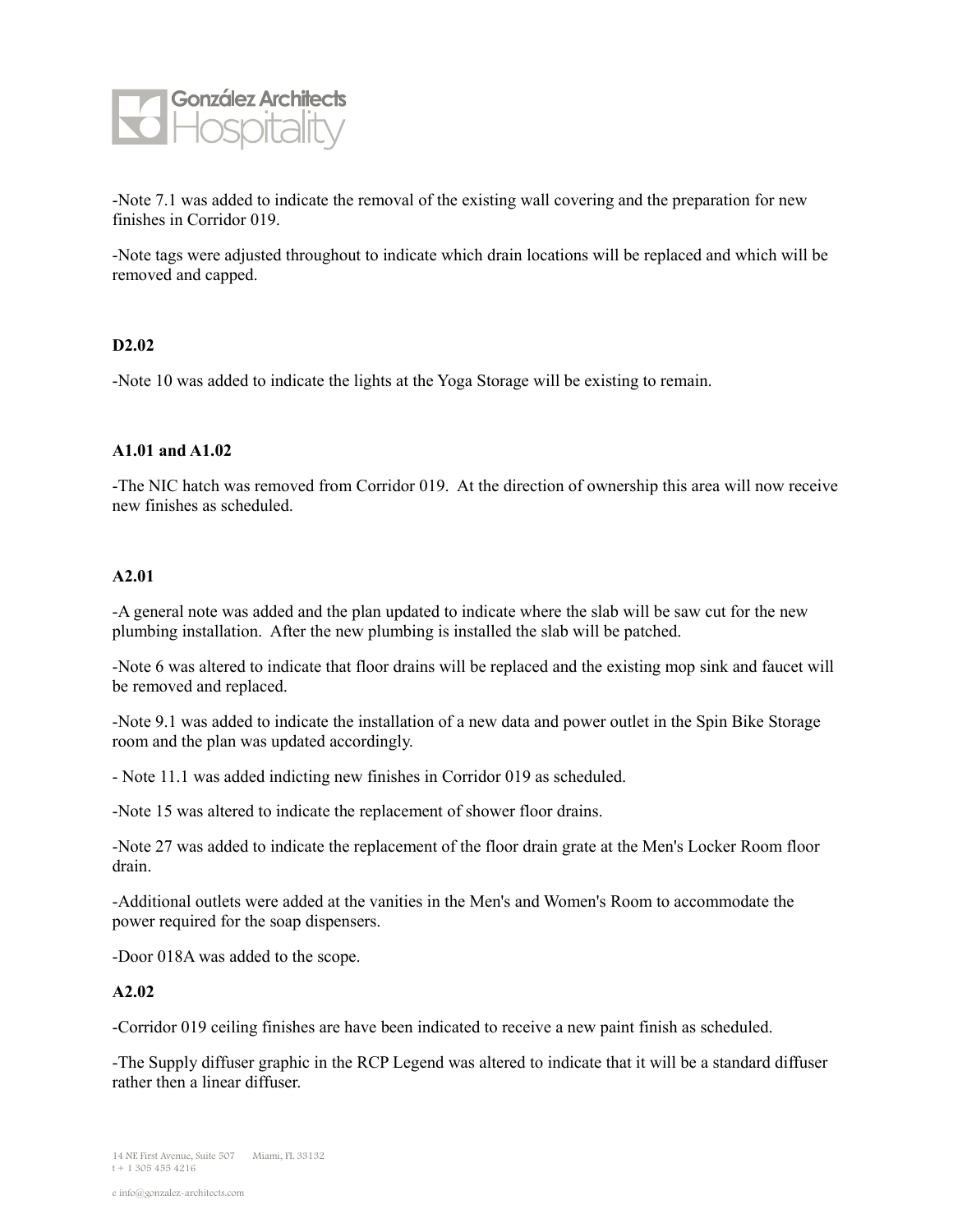

-Emergency Exit light graphic was added to the RCP Legend.

## **A2.03**

-A general note was added and the plan updated to indicate where the slab will need to be saw cut for new plumbing installation. After the new plumbing is installed the slab will be patched.

-Note 6 was altered to indicate that floor drains will be replaced and the existing mop sink and faucet will be removed and replaced.

-Note 15 was altered to indicate the replacement of shower floor drains.

-Note 27 was added to indicate the replacement of the floor drain grate at the Men's Locker Room floor drain.

-Additional outlets were added at the vanities in the Men's Room to accommodate the power required for the soap dispensers.

-Trash cans in the Men's Room were indicated as existing to remain.

-Door 018A was added to the scope.

-Shower baskets and Soap dispenser tags were added to the ADA shower at the Men's Room.

## **A2.04**

-Note 6 was altered to indicate that floor drains will be replaced and the existing mop sink and faucet will be removed and replaced.

-Note 15 was altered to indicate the replacement of shower floor drains.

-Additional outlets were added at the vanities in the Women's Room to accommodate the power required for the soap dispensers.

-The sanitary napkin dispenser BA-117 was added to the floor plan.

#### **A3.05**

-Cove bases were added in the shower elevations.

#### **A3.06**

-Cove bases were added in the shower elevations.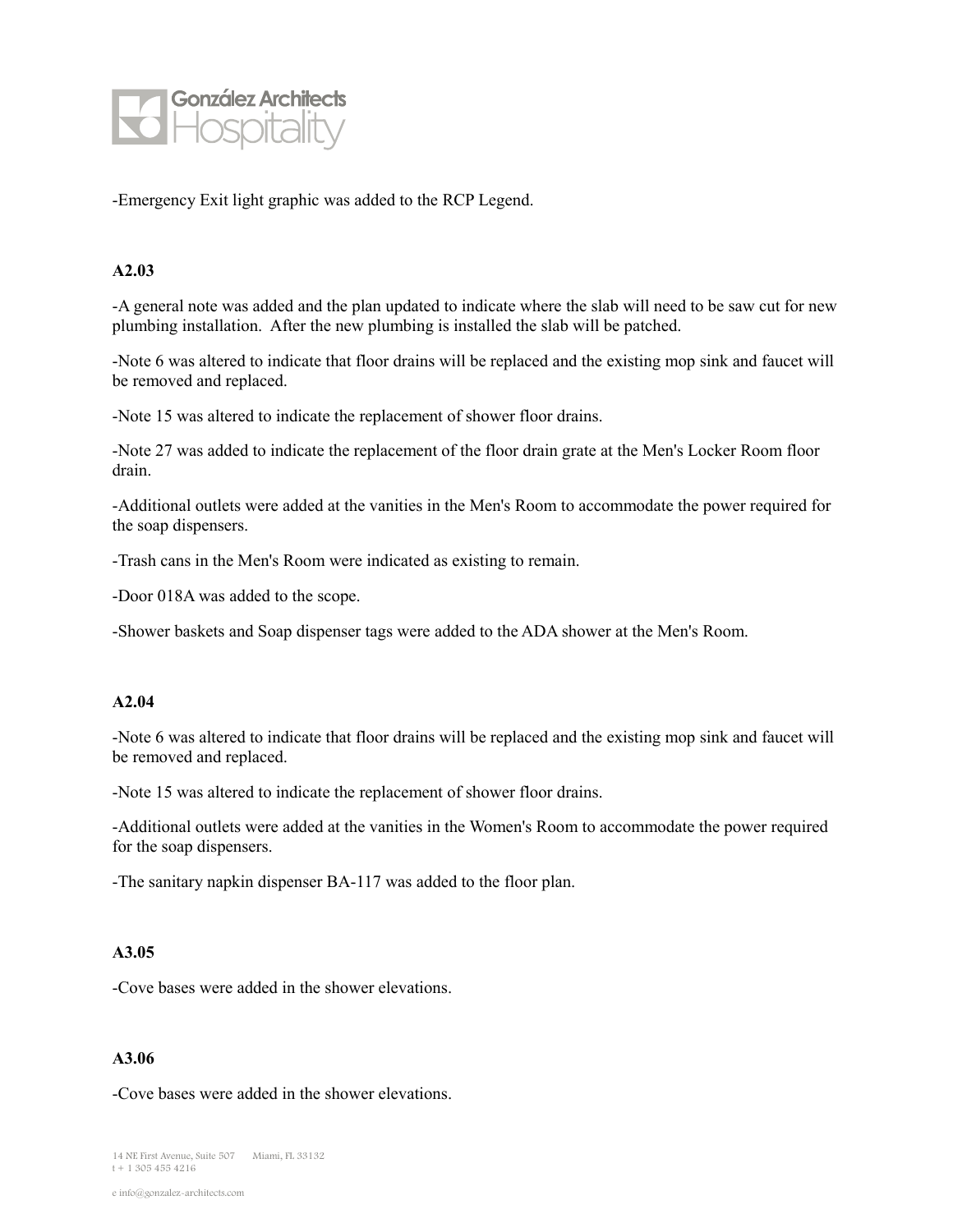

## **A3.08**

-The sanitary napkin dispenser BA-117 was added to the Elevations.

#### **A3.09**

-Cove bases were added in the shower elevations.

## **A3.10**

-VWC in Corridors within locker rooms has been changed to a paint finish.

# **A4.02**

-The slab infill detail notes, Detail 6, was updated to include that it will occur at the new fountain and swim suit dryer locations as well as the Men's accessible shower.

#### **A5.01**

-Door 018A was added to the scope.

### **A6.01 and A6.02**

-Finishes were updated at the request of ownership.

#### **A6.03**

-Architectural lighting was updated to be provided by ownership and the LT-201 spec was updated. The Emergency Exit light was also added to the Lighting Schedule.

### **A6.04**

-The new mop sink and mop sink faucet specs. (PF-117, PF-118) were added to the Plumbing Fixture Legend.

-Several Bathroom Accessories were updated to be indicated as ownership supplied (OFCI).

-The grab bar specifications (BA-106, BA-106A, and BA-107) were changed at the owners request.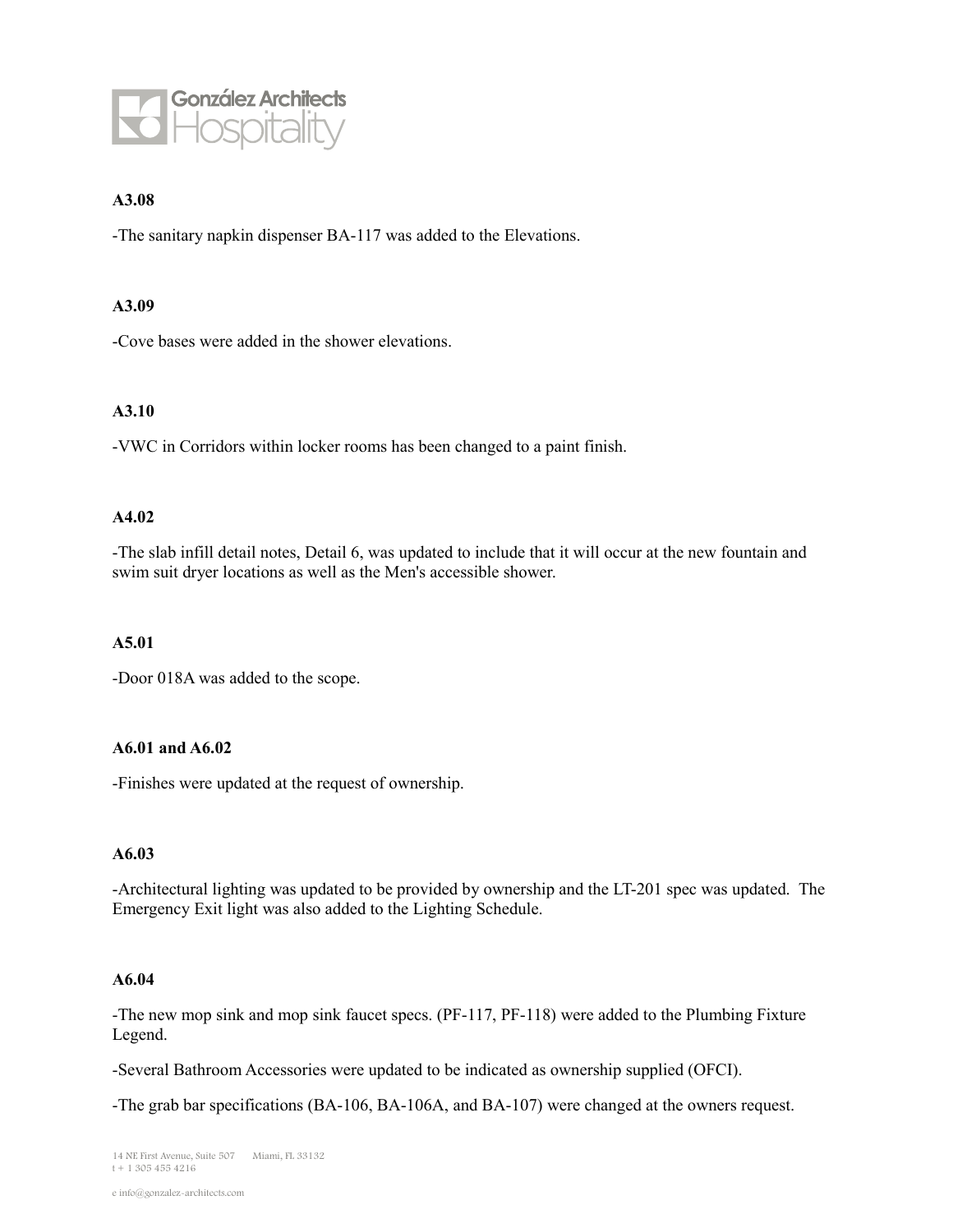

# **ID1.01**

-Cove bases were added in the showers and steam rooms.

-New finishes were included at Corridor 019.

#### **Mechanical:**

#### **M0.01**

1. Removed duplicate T24 notes and combined with notes on T24 compliance sheet M7.03.

2. Removed non applicable general notes and renumbered remaining notes.

#### **M0.03**

1. Revised VAV box airflow to constant volume per addition of constant volume exhaust fans.

2. Added VAV box F7.

3. Added EF-7 and EF-8 and associated vibration isolation.

## **M1.01**

1. Demolished sections of ductwork where new exhaust fans are to be added.

# **M2.01**

1. Added EF-7 and EF-8 to exhaust ductwork.

2. Removed transfer ductwork and grilles.

#### **M5.02**

1. Added detail 4 per added exhaust fans.

# **M6.01**

1. Added constant air volume box sequence.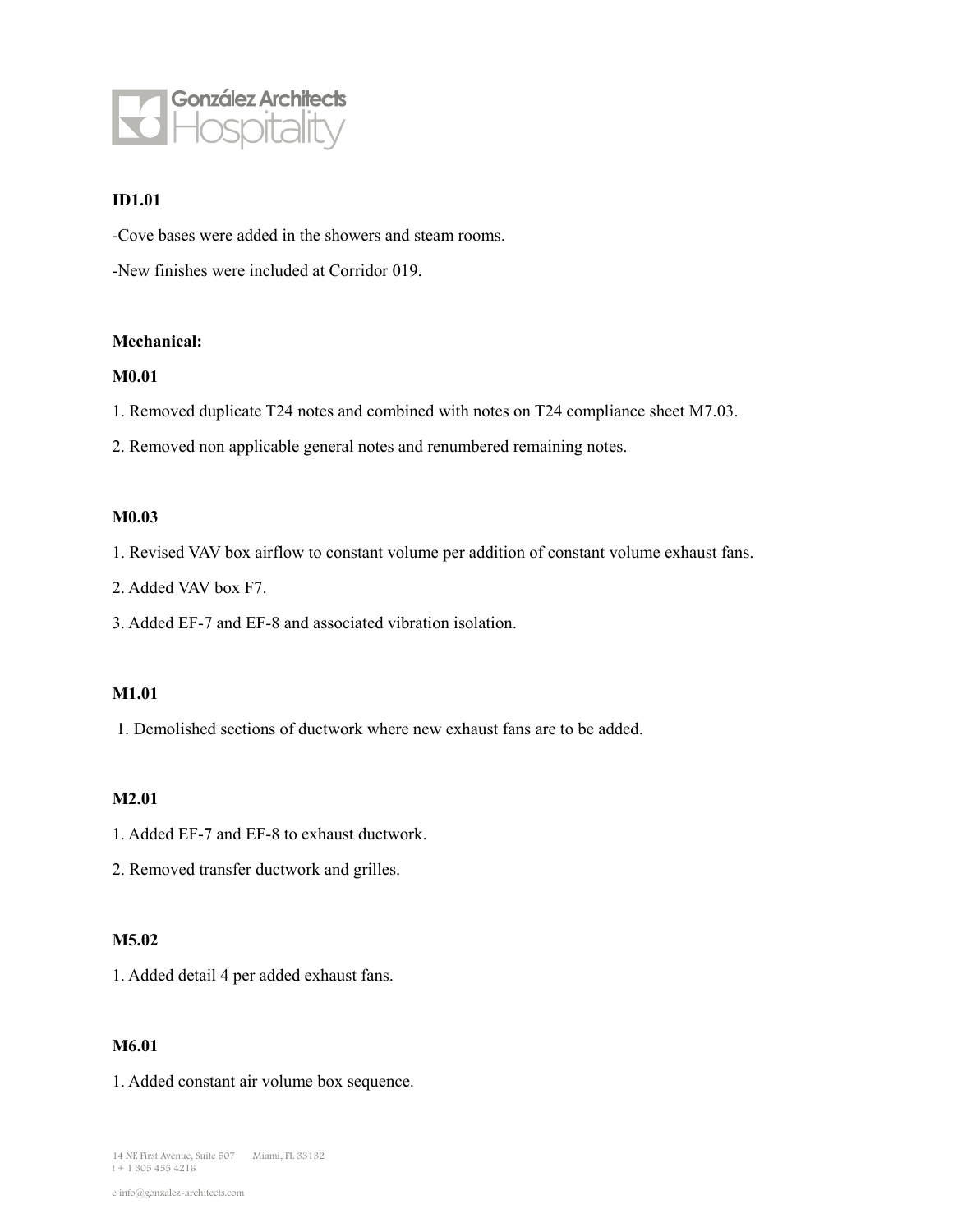

2. Added exhaust fan sequence per added exhaust fans.

#### **M7.01**

1. Removed non applicable spec sections, added sections for new exhaust fans and vibration isolation, and renumbered remaining sections.

### **M7.02**

1. Removed non applicable spec sections and renumbered remaining sections.

## **M7.03**

1. Added T24 note from lead sheet.

#### **Electrical:**

### **E1.02**

1. Revised (3) downlights in Yoga area to be existing to remain.

## **E2.01**

- 1. Revised Plan Note #2.
- 2. Added Plan Notes 7 and 8.
- 3. Added Motorized Equipment Schedule.
- 4. Added (2) exhaust fans power and circuitry per Mechanical coordination.
- 5. Added power and data with associated branch circuitry in Spin Bike Storage room per

Architectural revisions.

6. Added power and circuitry for soap dispensers in Men's and Women's restrooms.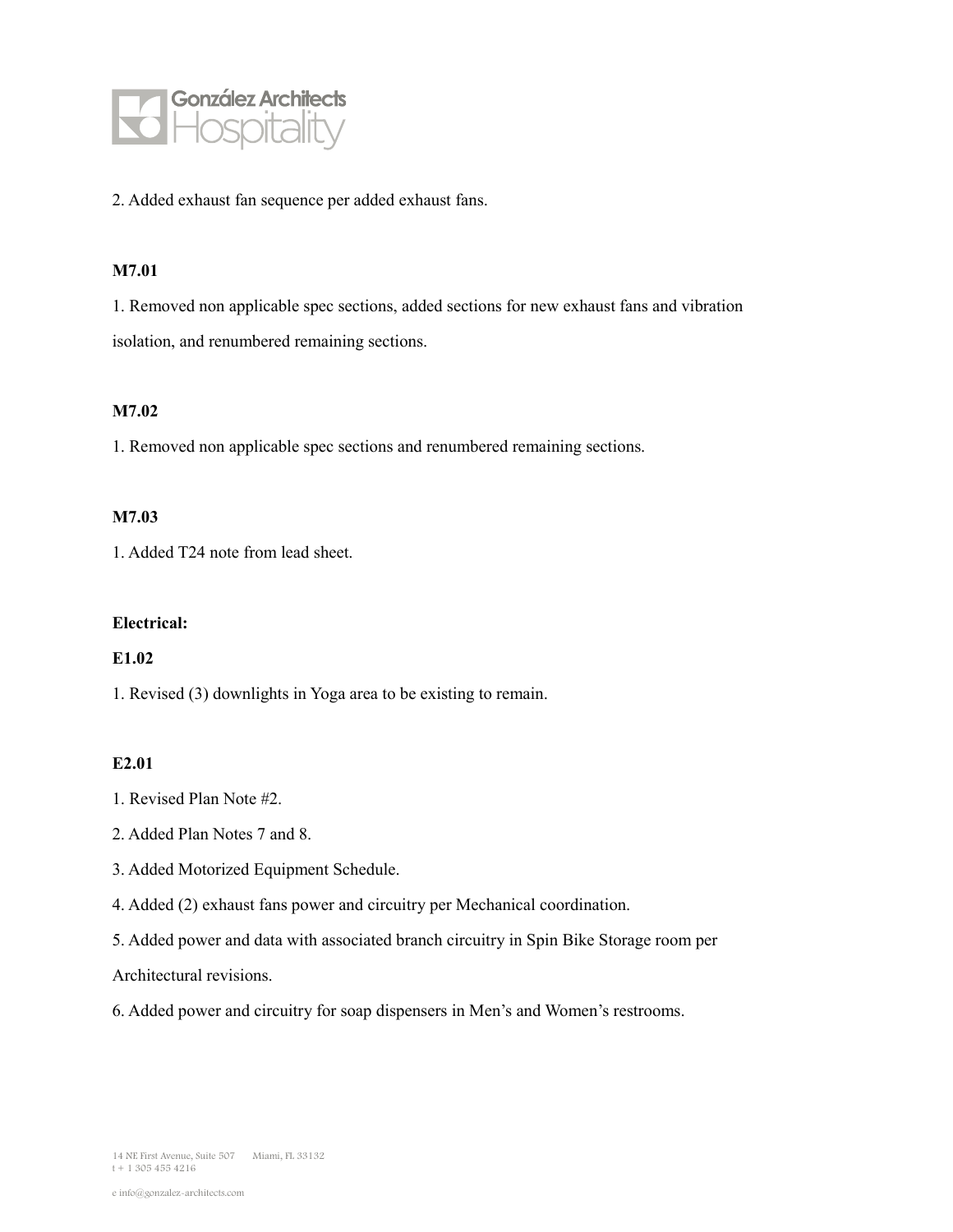

# **E2.02**

1. Added Plan Note #3 to light fixture type "201".

2. Revised (3) downlights in Yoga area to be existing to remain.

# **E4.02**

1. Revised panel schedule FKL-2 per revisions.

# **E4.03**

1. Revised light fixture "201" specifications per HDC request.

#### **E5.01**

1. Added HVAC Unit Shut Down Schematic detail #3.

## **E6.03**

1. Revised title 24 calculations per lighting revisions.

## **Plumbing:**

## **P0.03**

1. Mop sink MS-1 has been added to the Plumbing Fixture Schedule.

## **P1.01**

- 1. Revised keynote #1 to replace floor drain grate per HDC FD assessment.
- 2. Revised keynote #13 to remove existing generators for replace with new.
- 3. Revised keynote #8 to remove existing mop sink.